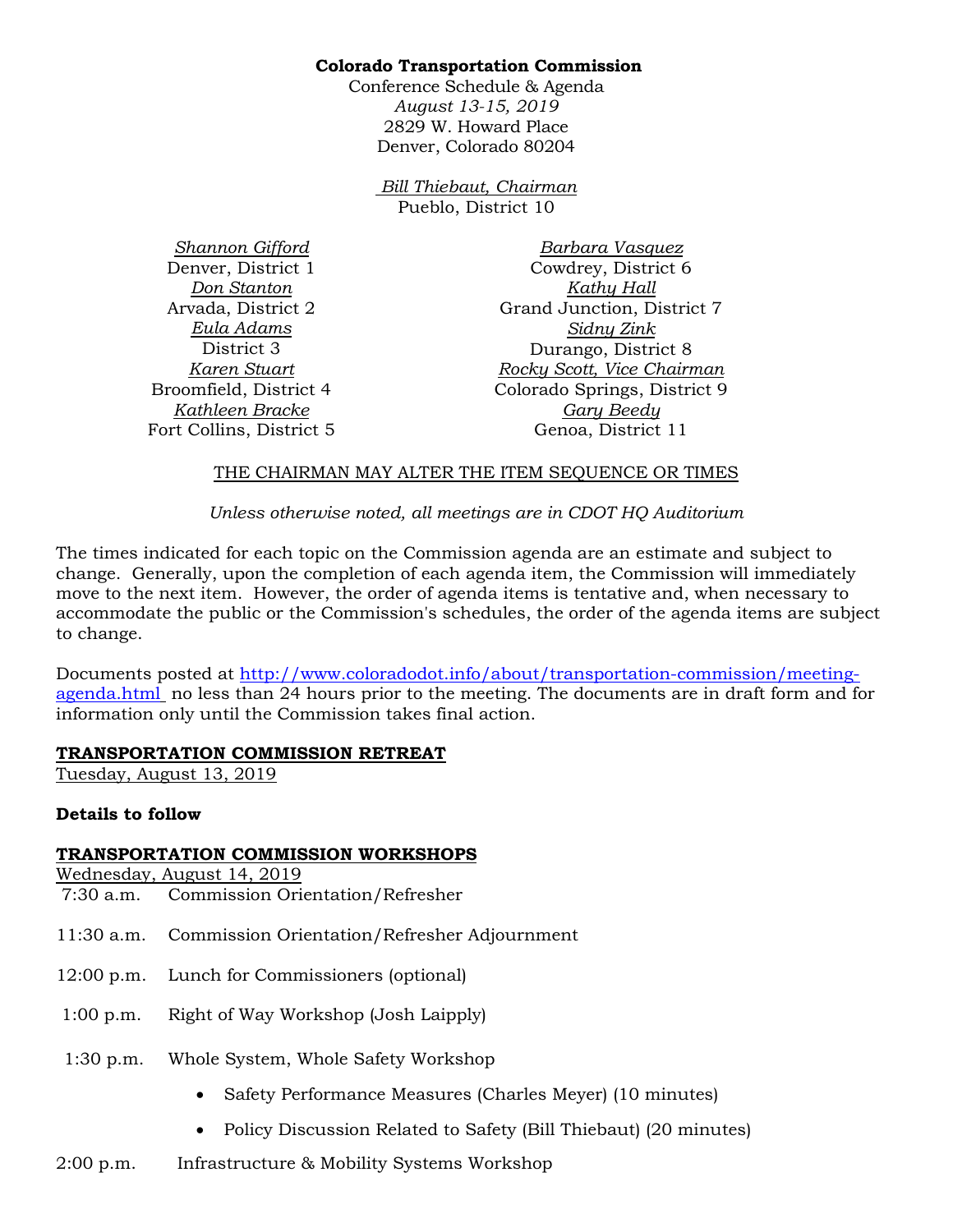- Innovative Mobility (Sophie Shulman) (30 minutes)
- Policy Discussion Related to Infrastructure & Mobility Systems (Bill Thiebaut) (20 minutes)
- 3:00 p.m. Funding, Finance & Budget Workshop
	- Bridge Enterprise Build America Bonds Refunding and New Money Opportunities (Jeff Sudmeier)
	- COP Defeasance (Jeff Sudmeier)
	- Reallocation of SB267/SB1 Funds (Jeff Sudmeier)
	- Budget Overview (Jeff Sudmeier)
	- Second Amendment to FY 2020 Budget (Jeff Sudmeier)
	- FY 2021 Budget Topics (Jeff Sudmeier)
	- Policy Discussion Related to Funding, Finance & Budget (Bill Thiebaut) (20 minutes)
- 3:45 p.m. Statewide Plan Committee (Rebecca White and Tim Kirby)
- 4:30 p.m. Mobility Systems Committee (Sophie Shulman)
- 5:15 p.m. Adjournment

### **TRANSPORTATION COMMISSION MEETING**

Thursday, August 15, 2019

- 8:00 a.m. Commissioner's Breakfast
- 9:30 a.m. 1. Call to Order, Roll Call
- 9:35 a.m. 2. Swearing in of New Commissioner (Herman Stockinger)
- 9:40 a.m. 3. Audience Participation; Subject Limit: 10 minutes; Time Limit: 3 minutes
- 9:45 a.m. 4. Comments of Individual Commissioners
- 9:55 a.m. 5. Executive Director's Report (Shoshana Lew)
- 10:05 a.m. 6. Chief Engineer's Report (Josh Laipply)
- 10:10 a.m. 7. HPTE Director's Report (Nick Farber)
- 10:15 a.m. 8. FHWA Division Administrator Report (John Cater)
- 10:20 a.m. 9. STAC Report (Vincent Rogalski)

#### 10:25 a.m. 10. Act on Consent Agenda

- a) Temporary Resolution No. 01: to Approve the Regular Meeting Minutes of July
	- 18, 2019 (Herman Stockinger)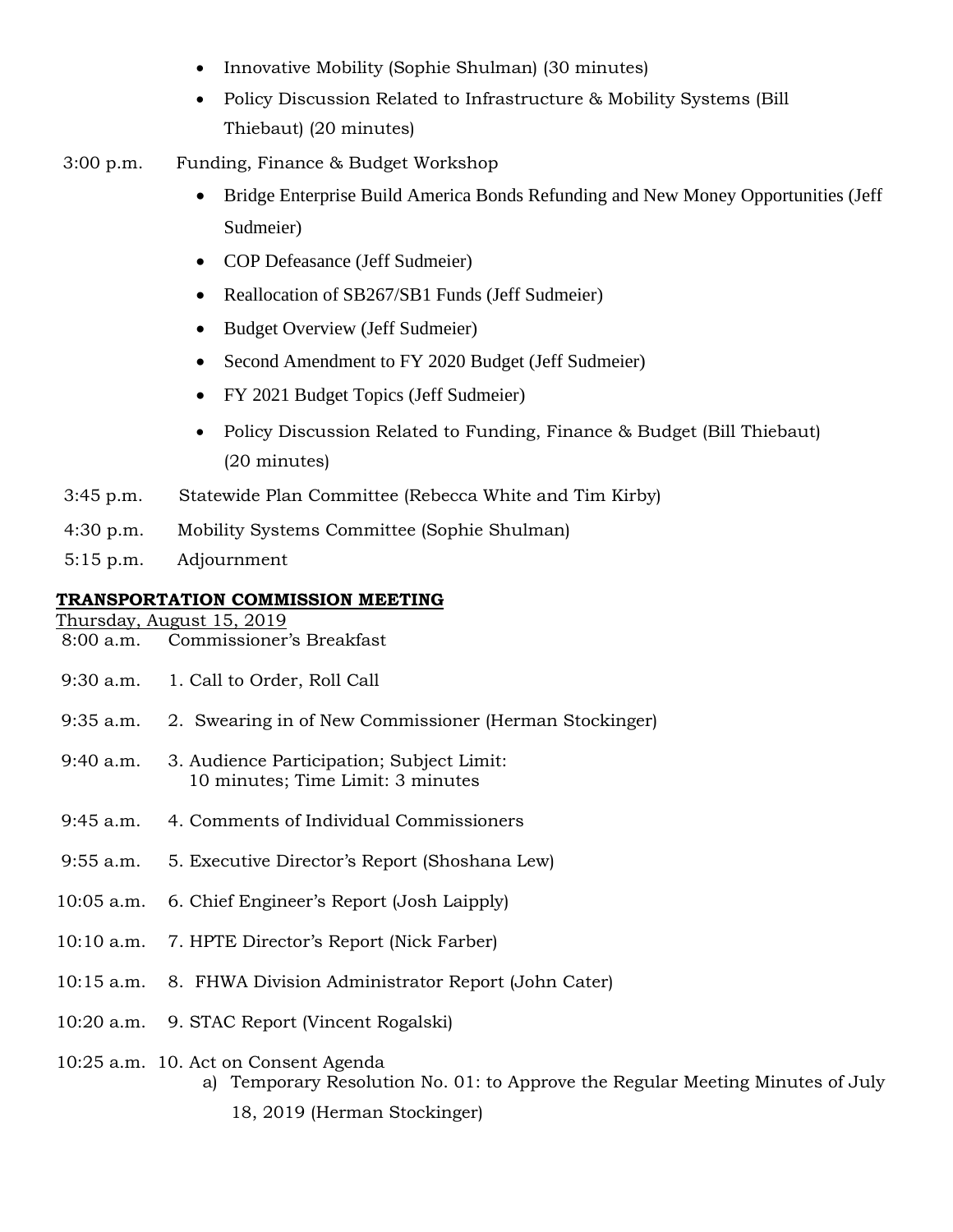- b) Temporary Resolution No. 02: to Approve Additions to FY 20 Maintenance Project List (Kyle Lester)
- c) Temporary Resolution No. 03: to Approve COP Defeasance (Jeff Sudmeier)
- d) Temporary Resolution No. 04: to Approve Committee Assignments (Herman Stockinger)
- 10:30 a.m. 11. Discuss and Act on Temporary Resolution No. 05: ROW Condemnation Authorization Requests (Josh Laipply)
- 10:35 a.m. 12. Discuss and Act on Temporary Resolution No. 06: 2nd Budget Supplement of FY 2020 (Jeff Sudmeier)
- 10:40 a.m. 13. Discuss and Act on Temporary Resolution No. 07: 2nd Amendment to FY 2020 Budget (Jeff Sudmeier)
- 10:45 a.m. 14. Temporary Resolution No. 08: Authorize Rulemaking for 2 CCR 601-11 (Commission Rules) (Herman Stockinger)
- 10:50 a.m. 15. Discuss and Act on Temporary Resolution No. 09: OHV Pilot Project SH 149 (Mike Goolsby)
- 10:55 a.m. 16. Discuss and Act on Temporary Resolution No. 10: Ratifying Contract and Delivery Methods for I 25 N. Segment Sections 7 and 8 (Josh Laipply and Heather Paddock)
- 11:00 a.m. 17. Discuss and Act on Resolution No. 11: SB 267 reallocation
- 11:05 a.m. 18. Recognitions –Engineering Awards
- 11:10 a.m. 19. Other Matters

11:15 a.m. 20. Adjournment

The Bridge Enterprise Board of Directors meeting will begin immediately following the adjournment of the Transportation Commission Meeting. Est. Start Time: 11:15 a.m.

#### **BRIDGE ENTERPRISE BOARD OF DIRECTORS MEETING**

Thursday, August 15, 2019

- 11:15 a.m. 1. Call to Order and Roll Call
	- 2. Audience Participation
		- Subject Limit: 10 minutes; Time Limit: 3 minutes
	- 3. Act on Consent Agenda
		- Resolution No. BE\_01: to Approve the Regular Meeting Minutes of July 18, 2019 (Herman Stockinger)
	- 4. Discuss and Act on Resolution No. BE  $02: 2^{nd}$  Bridge Enterprise Budget Supplement of FY 20 (Jeff Sudmeier)
	- 5. Resolution No. BE\_03: to Approve Refunding of \$42.8m in Series 2010A Senior Taxable Build America Bonds (Jeff Sudmeier)
	- 6. Adjournment